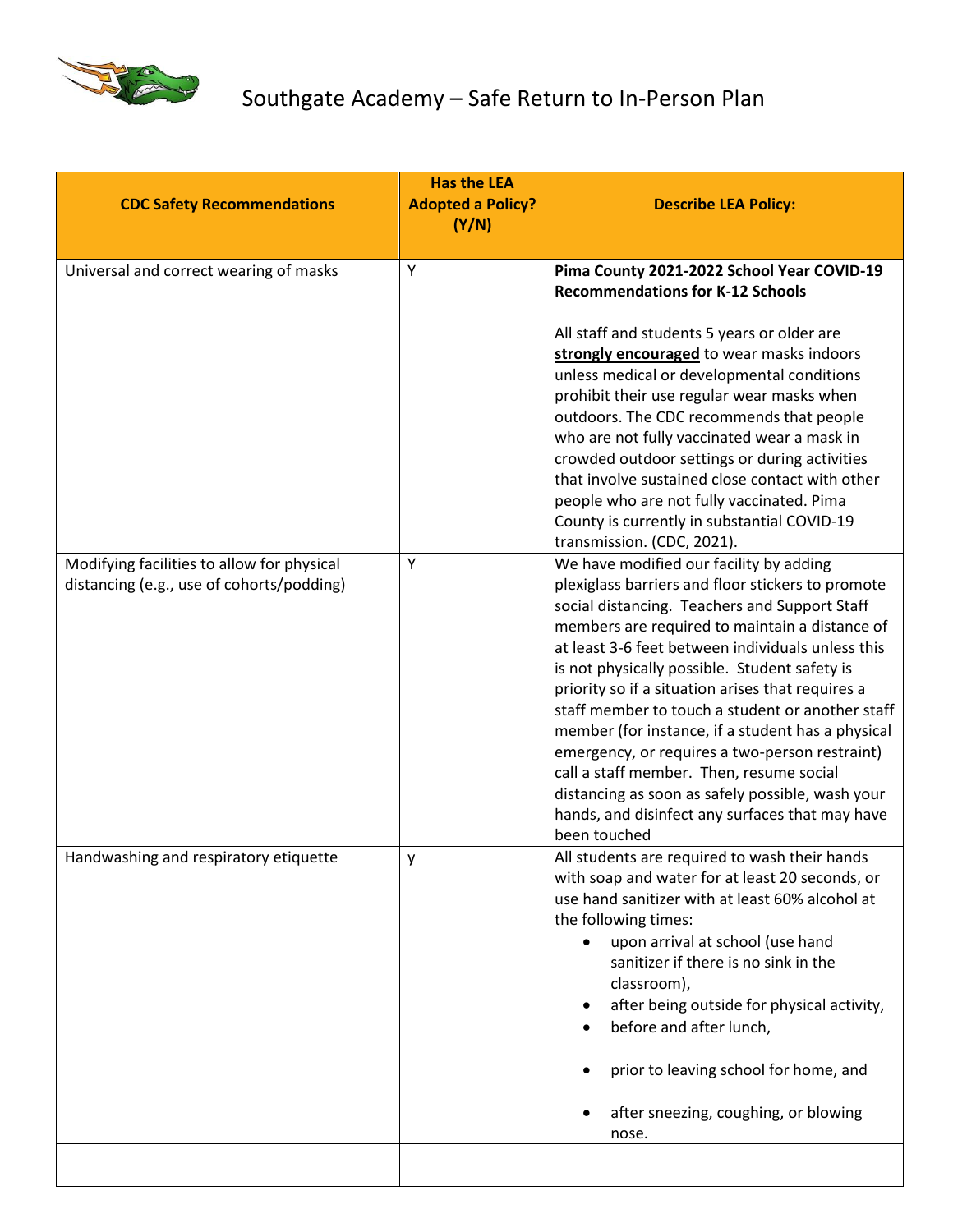

Г

| Cleaning and maintaining healthy facilities,<br>including improving ventilation                                                                          | Υ | Classroom Teachers and Support staff have<br>received written procedures outlining the daily<br>cleaning tasks and disinfecting high frequently<br>touched surfaces in classroom and work areas.<br>Time will be allotted in daily schedules to ensure<br>door handles, sink handles, drinking fountains,<br>desks, and learning tools will be cleaned and any<br>other shared items will be cleaned between uses<br>by groups of students. All staff is expected to<br>clean and disinfect workspaces when they arrive<br>at work and just before leaving work. Janitorial<br>staff have schedules for increased cleaning of<br>surfaces and bathrooms throughout the day. |
|----------------------------------------------------------------------------------------------------------------------------------------------------------|---|-----------------------------------------------------------------------------------------------------------------------------------------------------------------------------------------------------------------------------------------------------------------------------------------------------------------------------------------------------------------------------------------------------------------------------------------------------------------------------------------------------------------------------------------------------------------------------------------------------------------------------------------------------------------------------|
| Contact tracing in combination with isolation<br>and quarantine, in collaboration with the<br>State, local, territorial, or Tribal health<br>departments | Υ | Protocols provided by the local health<br>department will be followed by our<br>administrative staff for COVID-19. We are using<br>the current guidance from Pima County School<br>COVID-19 Response Toolkit for K-12 Schools.                                                                                                                                                                                                                                                                                                                                                                                                                                              |
| Diagnostic and screening testing                                                                                                                         | Υ | Our school refers staff and families to local<br>medical facilities for diagnostic testing and<br>screening. Pima County offers free COVID-<br>19 testing. students are encouraged to<br>schedule their free COVID-19 testing For<br>eligibility information:<br>You CAN get tested for free:<br>With or without symptoms of COVID-19<br>Without a referral for a doctor<br>You CANNOT get tested for free:<br>If your testing is needed for<br>occupational or work-required reasons<br>You have had a COVID-19 test<br>administered at a Pima County site<br>within the last 14 days                                                                                      |
| Efforts to provide vaccinations to school<br>communities                                                                                                 | Υ | Partnership local Health Clinic<br>Pennie Gomez, BSN, RN, NCSN<br>Pima County Public Health Nurse Supervisor<br>Theresa Lee Public Health Center<br>1493 W. Commerce Court<br>Tucson, AZ 85746<br>Office #: 520-724-3849                                                                                                                                                                                                                                                                                                                                                                                                                                                    |
|                                                                                                                                                          |   |                                                                                                                                                                                                                                                                                                                                                                                                                                                                                                                                                                                                                                                                             |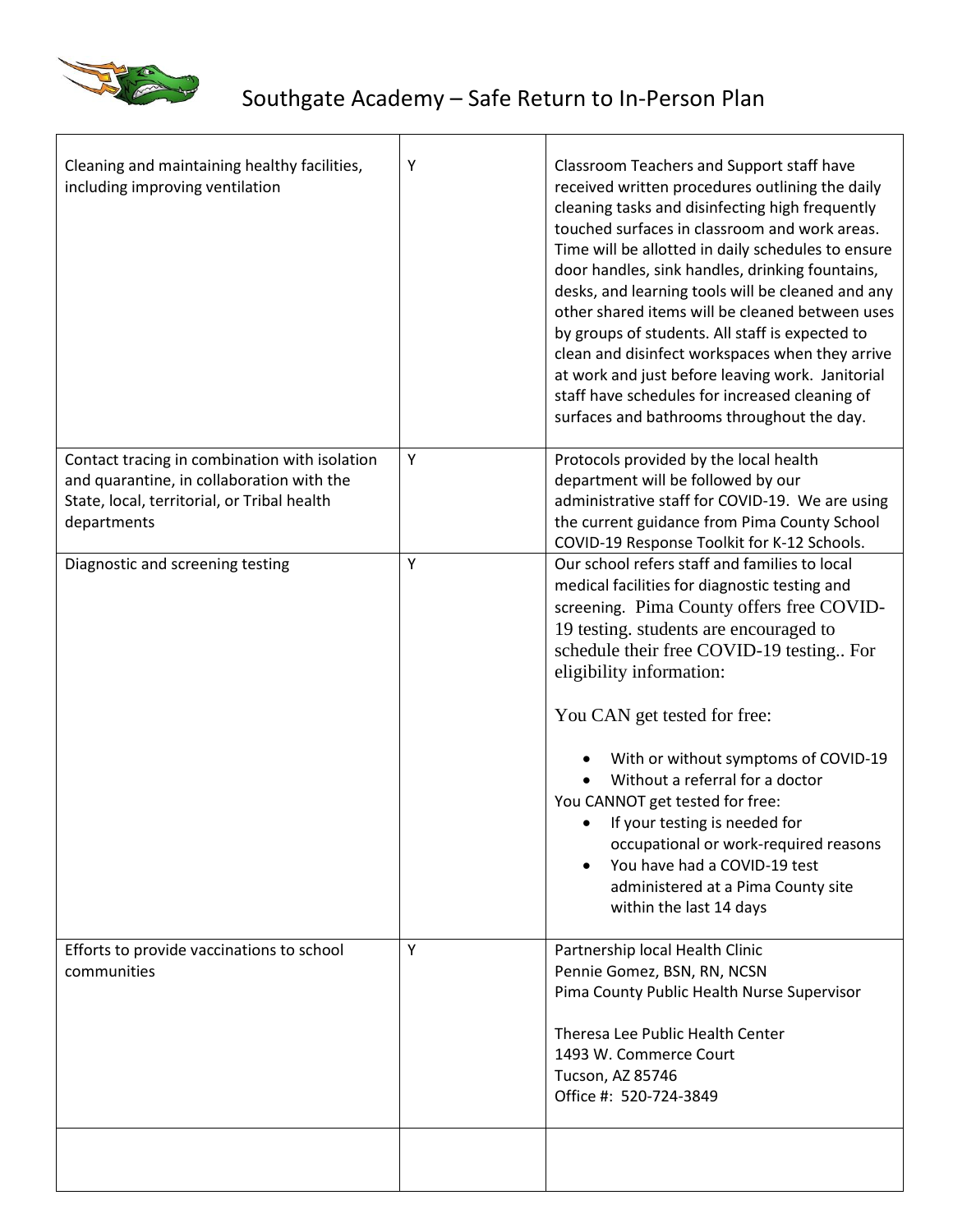

## Southgate Academy – Safe Return to In-Person Plan

| Appropriate accommodations for children<br>with disabilities with respect to health and | Υ            | All staff and students 5 years or older are<br>strongly encouraged to wear masks indoors     |
|-----------------------------------------------------------------------------------------|--------------|----------------------------------------------------------------------------------------------|
| safety policies                                                                         |              | unless medical or developmental conditions<br>prohibit their use regular wear masks when     |
|                                                                                         |              | outdoors. Any student who has difficulty                                                     |
|                                                                                         |              | breathing, who is incapable of physically                                                    |
|                                                                                         |              | removing the face covering on his/her own, or<br>for some other medical reason will not wear |
|                                                                                         |              | face mask coverings, and alternate methods of                                                |
|                                                                                         |              | protection will be discussed by parents and staff                                            |
| Coordination with State and local health                                                | $\checkmark$ | Pima County Brian Eller- Microsoft Teams                                                     |
| officials                                                                               |              | Weekly Covid-19 update school support                                                        |

## **How the LEA will Ensure Continuity of Services?**

Southgate is committed to the academic success and the social/emotional well-being of all our students and staff. Students' academic needs will be identified through analysis of benchmark assessment data for classroom interventions and the afterschool tutoring program. To address students' and staff's social, emotional, and mental wellness, staff will continue to receive training on topics specific to post-pandemic trauma, mental health, and inclusivity. Our school will provide the Gator Grab n Go drive thru to ensure the food security of our students and families.

| <b>Student Safety Needs</b>                                     | Our school provides a routine daily health screening check by a<br>designated staff member checking temperatures at the entrance of<br>each building for every student for contact tracing and<br>communicating with parents to maintain a safe and healthy school<br>environment.                                                                                                                                                                                                                                                                       |
|-----------------------------------------------------------------|----------------------------------------------------------------------------------------------------------------------------------------------------------------------------------------------------------------------------------------------------------------------------------------------------------------------------------------------------------------------------------------------------------------------------------------------------------------------------------------------------------------------------------------------------------|
| <b>Academic Needs</b>                                           | Title I After-School Academic Program Academic Focus: The primary<br>focus of this program is for students who need additional assistance<br>in any subject area, particularly in reading and/or mathematics. The<br>program is open to all students at Southgate Academy. After-school<br>teachers and paraprofessionals assist students with homework, work<br>on academic projects to close learning gaps, provide interventions<br>and introduce new and upcoming academic topics to intrigue<br>students and create additional background knowledge |
| Social, Emotional and Mental Health Needs of<br><b>Students</b> | Student Social Emotional Learning and Mental Wellness is<br>embedded in daily K-12 instruction and supports in each social and<br>emotional competency. Southgate Academy uses the CASEL and<br>Purpose Prep curriculum scaffolding teaching and learning with a<br>comprehensive set of teacher and student resources. These<br>resources support the opportunity to engage with students through<br>classroom discussion experiences and provide follow up activities for<br>further learning and independent practice                                 |
| <b>Other Needs -Food Services</b>                               | Southgate Academy's Gator Grab-n-Go Drive thru Program has<br>continued to serve our families with specific days and hours,<br>Curbside meal service is not limited to Southgate Academy students.<br>Prepackaged meals include free breakfast, lunch, snack for ANY<br>CHILD 18 and under.                                                                                                                                                                                                                                                              |
|                                                                 |                                                                                                                                                                                                                                                                                                                                                                                                                                                                                                                                                          |